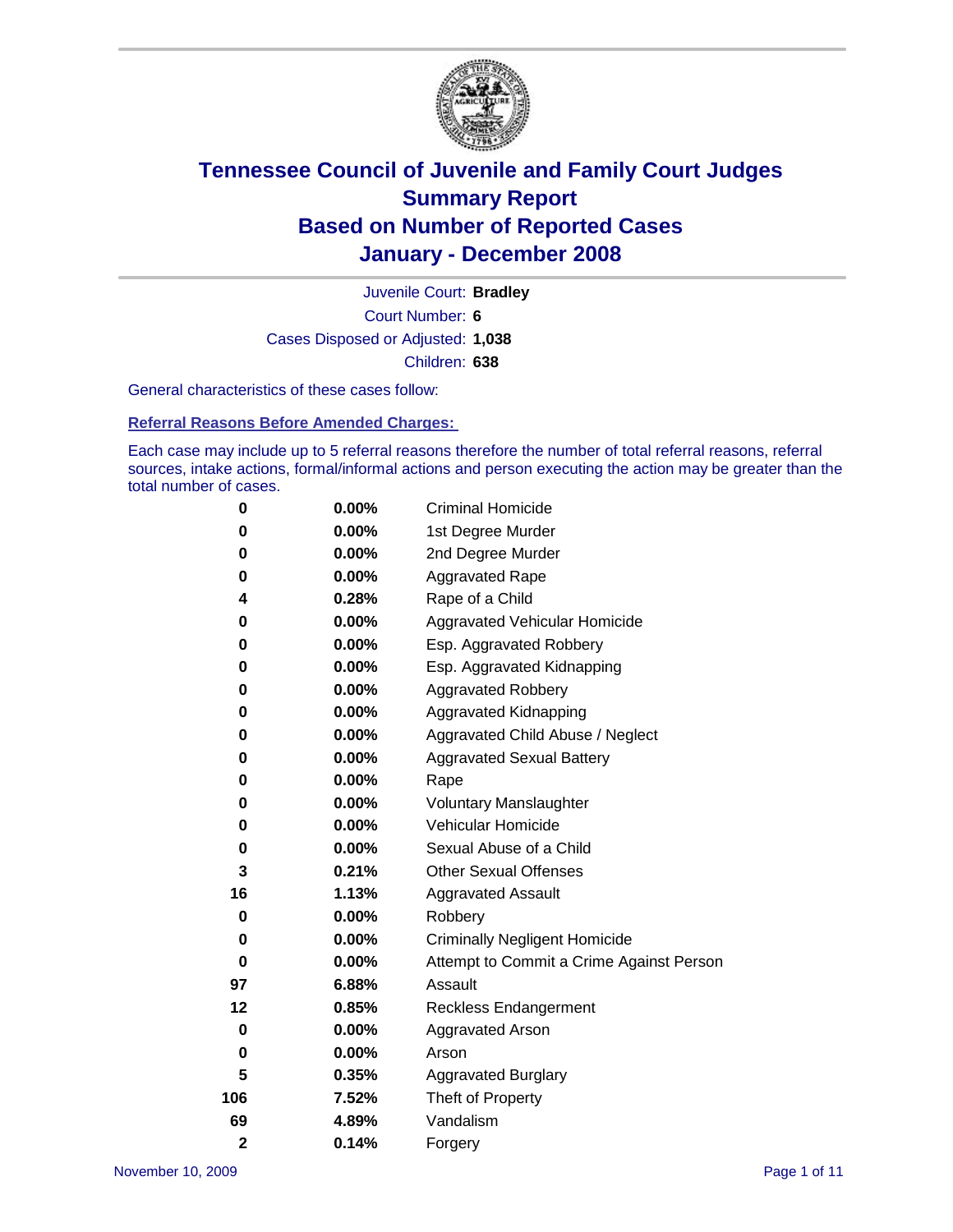

Court Number: **6** Juvenile Court: **Bradley** Cases Disposed or Adjusted: **1,038** Children: **638**

#### **Referral Reasons Before Amended Charges:**

Each case may include up to 5 referral reasons therefore the number of total referral reasons, referral sources, intake actions, formal/informal actions and person executing the action may be greater than the total number of cases.

| $\pmb{0}$    | 0.00%    | <b>Worthless Checks</b>                                     |
|--------------|----------|-------------------------------------------------------------|
| $\bf{0}$     | 0.00%    | Illegal Possession / Fraudulent Use of Credit / Debit Cards |
| 34           | 2.41%    | <b>Burglary</b>                                             |
| 3            | 0.21%    | Unauthorized Use of a Vehicle                               |
| $\pmb{0}$    | 0.00%    | <b>Cruelty to Animals</b>                                   |
| $\mathbf 2$  | 0.14%    | Sale of Controlled Substances                               |
| $\mathbf 0$  | 0.00%    | <b>Other Drug Offenses</b>                                  |
| 46           | 3.26%    | <b>Possession of Controlled Substances</b>                  |
| 0            | 0.00%    | <b>Criminal Attempt</b>                                     |
| 1            | 0.07%    | Carrying Weapons on School Property                         |
| $\mathbf 2$  | 0.14%    | Unlawful Carrying / Possession of a Weapon                  |
| 6            | 0.43%    | <b>Evading Arrest</b>                                       |
| 1            | 0.07%    | Escape                                                      |
| 3            | 0.21%    | Driving Under Influence (DUI)                               |
| 21           | 1.49%    | Possession / Consumption of Alcohol                         |
| 8            | 0.57%    | Resisting Stop, Frisk, Halt, Arrest or Search               |
| 3            | 0.21%    | <b>Aggravated Criminal Trespass</b>                         |
| 22           | 1.56%    | Harassment                                                  |
| 3            | 0.21%    | Failure to Appear                                           |
| 0            | $0.00\%$ | Filing a False Police Report                                |
| 1            | 0.07%    | Criminal Impersonation                                      |
| 101          | 7.16%    | <b>Disorderly Conduct</b>                                   |
| 5            | 0.35%    | <b>Criminal Trespass</b>                                    |
| 11           | 0.78%    | <b>Public Intoxication</b>                                  |
| $\bf{0}$     | $0.00\%$ | Gambling                                                    |
| 16           | 1.13%    | Traffic                                                     |
| 0            | $0.00\%$ | Local Ordinances                                            |
| $\mathbf{2}$ | 0.14%    | Violation of Wildlife Regulations                           |
| 0            | $0.00\%$ | Contempt of Court                                           |
| 184          | 13.05%   | Violation of Probation                                      |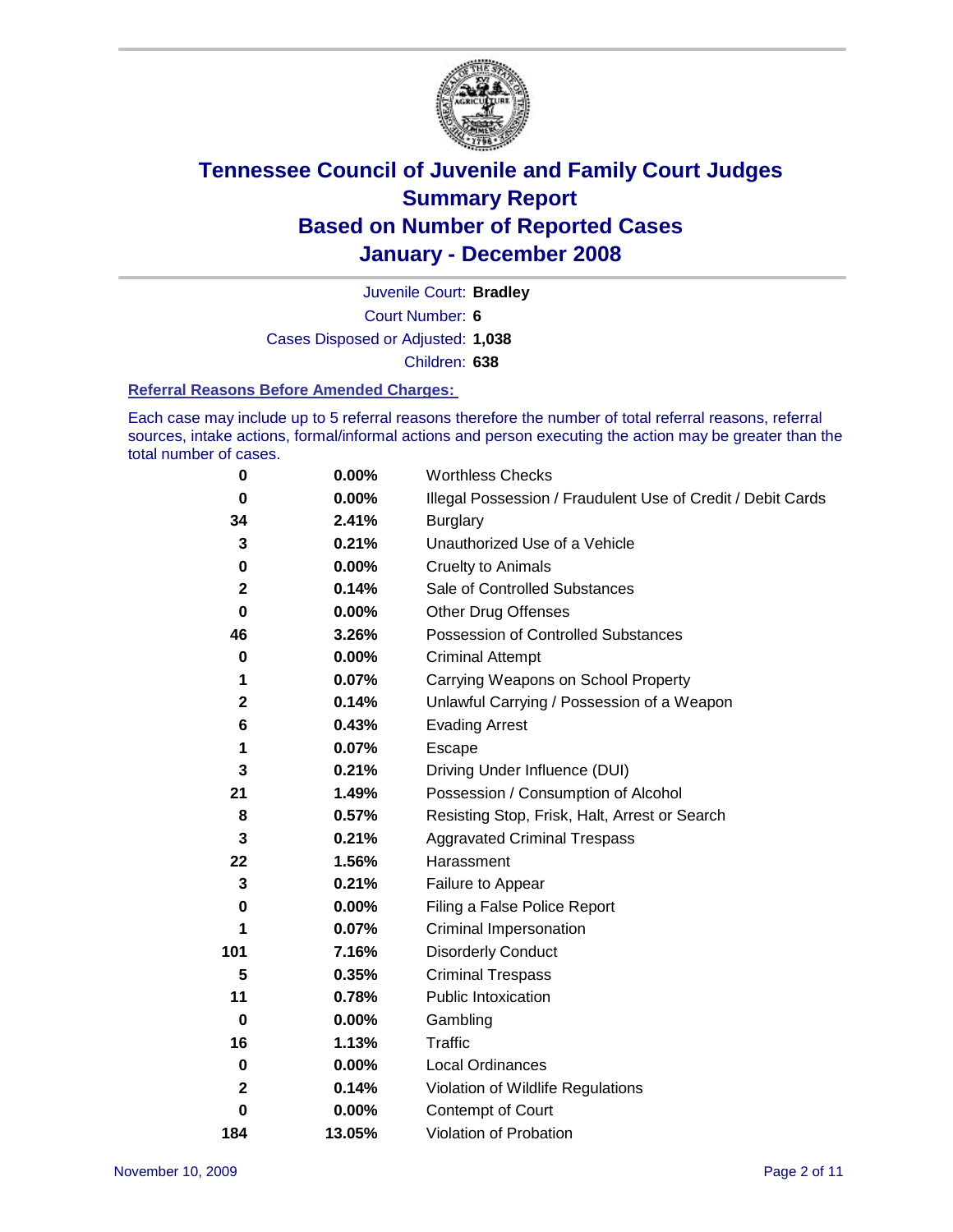

Court Number: **6** Juvenile Court: **Bradley** Cases Disposed or Adjusted: **1,038** Children: **638**

#### **Referral Reasons Before Amended Charges:**

Each case may include up to 5 referral reasons therefore the number of total referral reasons, referral sources, intake actions, formal/informal actions and person executing the action may be greater than the total number of cases.

| 4        | 0.28%   | Violation of Aftercare                 |
|----------|---------|----------------------------------------|
| 124      | 8.79%   | <b>Unruly Behavior</b>                 |
| 97       | 6.88%   | Truancy                                |
| 76       | 5.39%   | In-State Runaway                       |
| $\bf{0}$ | 0.00%   | Out-of-State Runaway                   |
| 18       | 1.28%   | Possession of Tobacco Products         |
| 80       | 5.67%   | Violation of a Valid Court Order       |
| 9        | 0.64%   | <b>Violation of Curfew</b>             |
| 0        | 0.00%   | <b>Sexually Abused Child</b>           |
| 0        | 0.00%   | <b>Physically Abused Child</b>         |
| 3        | 0.21%   | Dependency / Neglect                   |
| $\bf{0}$ | 0.00%   | <b>Termination of Parental Rights</b>  |
| 1        | 0.07%   | <b>Violation of Pretrial Diversion</b> |
| 0        | 0.00%   | Violation of Informal Adjustment       |
| 0        | 0.00%   | <b>Judicial Review</b>                 |
| 0        | 0.00%   | <b>Administrative Review</b>           |
| 0        | 0.00%   | <b>Foster Care Review</b>              |
| 0        | 0.00%   | Custody                                |
| 0        | 0.00%   | Visitation                             |
| 0        | 0.00%   | Paternity / Legitimation               |
| 0        | 0.00%   | Child Support                          |
| 0        | 0.00%   | <b>Request for Medical Treatment</b>   |
| 0        | 0.00%   | <b>Consent to Marry</b>                |
| 209      | 14.82%  | Other                                  |
| 1,410    | 100.00% | <b>Total Referrals</b>                 |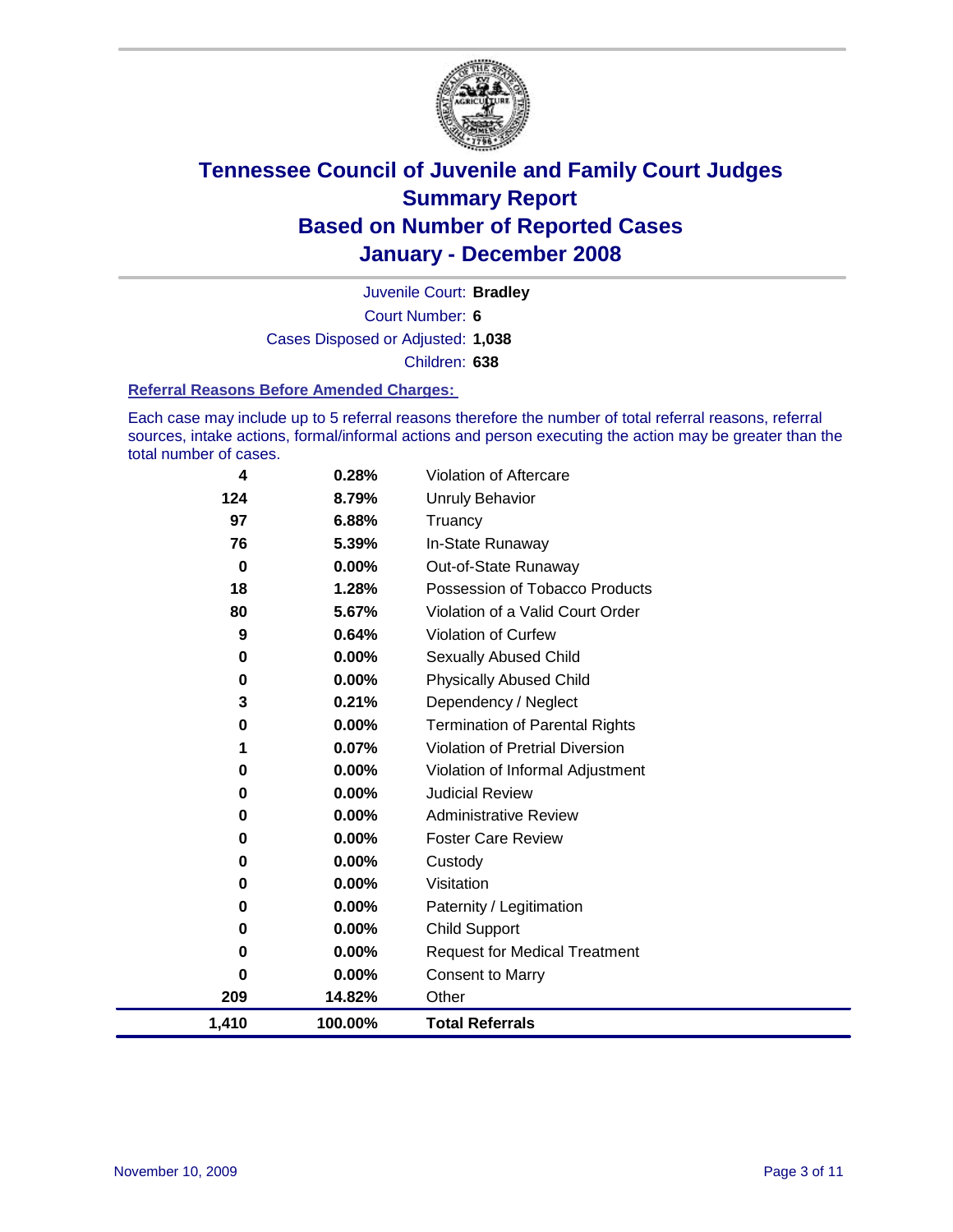

Court Number: **6** Juvenile Court: **Bradley** Cases Disposed or Adjusted: **1,038** Children: **638**

### **Referral Sources: 1**

| 867      | 61.49%  | Law Enforcement                   |
|----------|---------|-----------------------------------|
| 64       | 4.54%   | Parents                           |
| 0        | 0.00%   | Relatives                         |
| 0        | 0.00%   | Self                              |
| 26       | 1.84%   | School                            |
| $\bf{0}$ | 0.00%   | <b>CSA</b>                        |
| 62       | 4.40%   | <b>DCS</b>                        |
| 0        | 0.00%   | <b>Other State Department</b>     |
| 0        | 0.00%   | <b>District Attorney's Office</b> |
| 264      | 18.72%  | <b>Court Staff</b>                |
| 0        | 0.00%   | Social Agency                     |
| 1        | 0.07%   | <b>Other Court</b>                |
| 105      | 7.45%   | Victim                            |
| 0        | 0.00%   | Child & Parent                    |
| 1        | 0.07%   | Hospital                          |
| 10       | 0.71%   | Unknown                           |
| 10       | 0.71%   | Other                             |
| 1,410    | 100.00% | <b>Total Referral Sources</b>     |

### **Age of Child at Referral: 2**

| 638 | 100.00% | <b>Total Child Count</b> |  |
|-----|---------|--------------------------|--|
| 0   | 0.00%   | <b>Unknown</b>           |  |
| 0   | 0.00%   | Ages 19 and Over         |  |
| 139 | 21.79%  | Ages 17 through 18       |  |
| 291 | 45.61%  | Ages 15 through 16       |  |
| 122 | 19.12%  | Ages 13 through 14       |  |
| 41  | 6.43%   | Ages 11 through 12       |  |
| 45  | 7.05%   | Ages 10 and Under        |  |
|     |         |                          |  |

<sup>1</sup> If different than number of Referral Reasons (1410), verify accuracy of your court's data.

<sup>2</sup> One child could be counted in multiple categories, verify accuracy of your court's data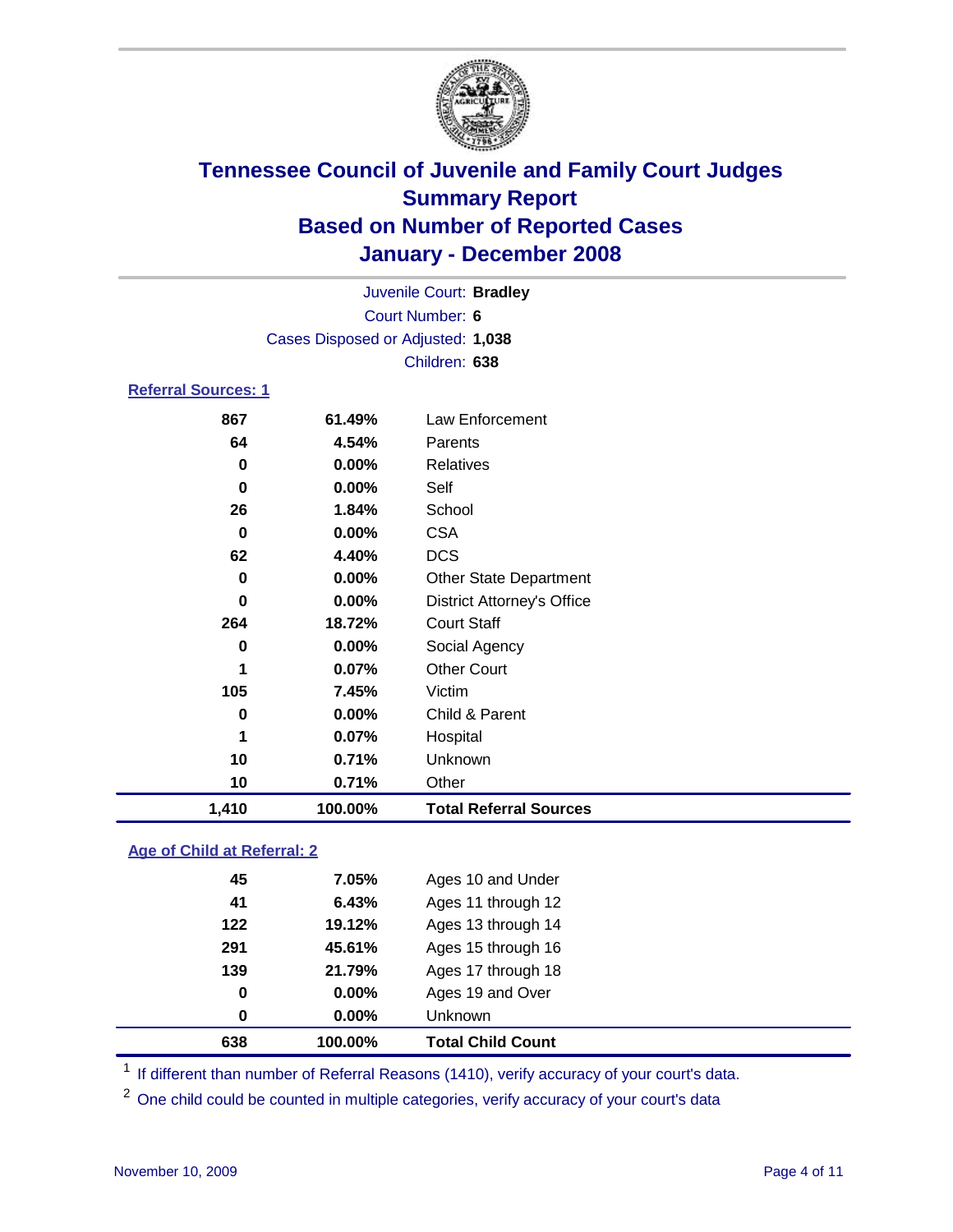

| Juvenile Court: Bradley                 |                                   |                          |  |  |
|-----------------------------------------|-----------------------------------|--------------------------|--|--|
| Court Number: 6                         |                                   |                          |  |  |
|                                         | Cases Disposed or Adjusted: 1,038 |                          |  |  |
|                                         | Children: 638                     |                          |  |  |
| Sex of Child: 1                         |                                   |                          |  |  |
| 407                                     | 63.79%                            | Male                     |  |  |
| 230                                     | 36.05%                            | Female                   |  |  |
| 1                                       | 0.16%                             | Unknown                  |  |  |
| 638                                     | 100.00%                           | <b>Total Child Count</b> |  |  |
| Race of Child: 1                        |                                   |                          |  |  |
| 534                                     | 83.70%                            | White                    |  |  |
| 64                                      | 10.03%                            | African American         |  |  |
| $\bf{0}$                                | 0.00%                             | Native American          |  |  |
| 1                                       | 0.16%                             | Asian                    |  |  |
| 21                                      | 3.29%                             | Mixed                    |  |  |
| 18                                      | 2.82%                             | Unknown                  |  |  |
| 638                                     | 100.00%                           | <b>Total Child Count</b> |  |  |
| <b>Hispanic Origin: 1</b>               |                                   |                          |  |  |
| 5                                       | 0.78%                             | Yes                      |  |  |
| 633                                     | 99.22%                            | <b>No</b>                |  |  |
| $\mathbf 0$                             | 0.00%                             | Unknown                  |  |  |
| 638                                     | 100.00%                           | <b>Total Child Count</b> |  |  |
| <b>School Enrollment of Children: 1</b> |                                   |                          |  |  |
| 600                                     | 94.04%                            | Yes                      |  |  |
| 20                                      | 3.13%                             | <b>No</b>                |  |  |
| 18                                      | 2.82%                             | Unknown                  |  |  |
| 638                                     | 100.00%                           | <b>Total Child Count</b> |  |  |

One child could be counted in multiple categories, verify accuracy of your court's data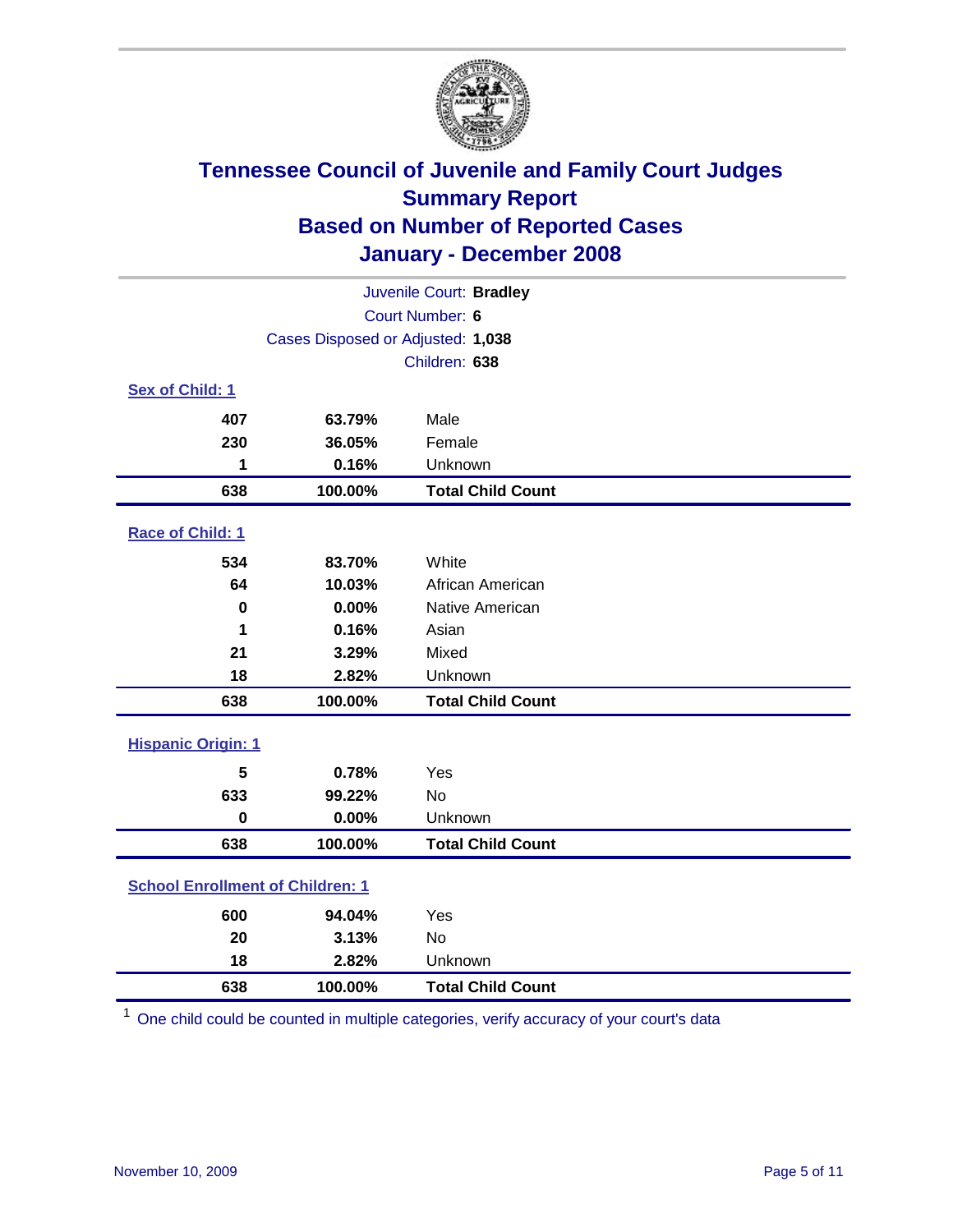

Court Number: **6** Juvenile Court: **Bradley** Cases Disposed or Adjusted: **1,038** Children: **638**

#### **Living Arrangement of Child at Time of Referral: 1**

| 638 | 100.00%  | <b>Total Child Count</b>     |
|-----|----------|------------------------------|
| 6   | 0.94%    | Other                        |
| 4   | 0.63%    | Unknown                      |
| 0   | $0.00\%$ | Independent                  |
| 0   | $0.00\%$ | In an Institution            |
| 1   | 0.16%    | In a Residential Center      |
| 6   | 0.94%    | In a Group Home              |
| 18  | 2.82%    | With Foster Family           |
| 8   | 1.25%    | With Adoptive Parents        |
| 60  | $9.40\%$ | <b>With Relatives</b>        |
| 58  | 9.09%    | <b>With Father</b>           |
| 308 | 48.28%   | With Mother                  |
| 44  | 6.90%    | With Mother and Stepfather   |
| 8   | 1.25%    | With Father and Stepmother   |
| 117 | 18.34%   | With Both Biological Parents |
|     |          |                              |

#### **Type of Detention: 2**

| 1.038 | 100.00%  | <b>Total Detention Count</b> |  |
|-------|----------|------------------------------|--|
| 0     | 0.00%    | Other                        |  |
| 0     | 0.00%    | Does Not Apply               |  |
| 801   | 77.17%   | <b>Unknown</b>               |  |
| 0     | $0.00\%$ | <b>Psychiatric Hospital</b>  |  |
| 0     | $0.00\%$ | Jail - No Separation         |  |
| 0     | $0.00\%$ | Jail - Partial Separation    |  |
| 0     | 0.00%    | Jail - Complete Separation   |  |
| 237   | 22.83%   | Juvenile Detention Facility  |  |
| 0     | $0.00\%$ | Non-Secure Placement         |  |
|       |          |                              |  |

<sup>1</sup> One child could be counted in multiple categories, verify accuracy of your court's data

<sup>2</sup> If different than number of Cases (1038) verify accuracy of your court's data.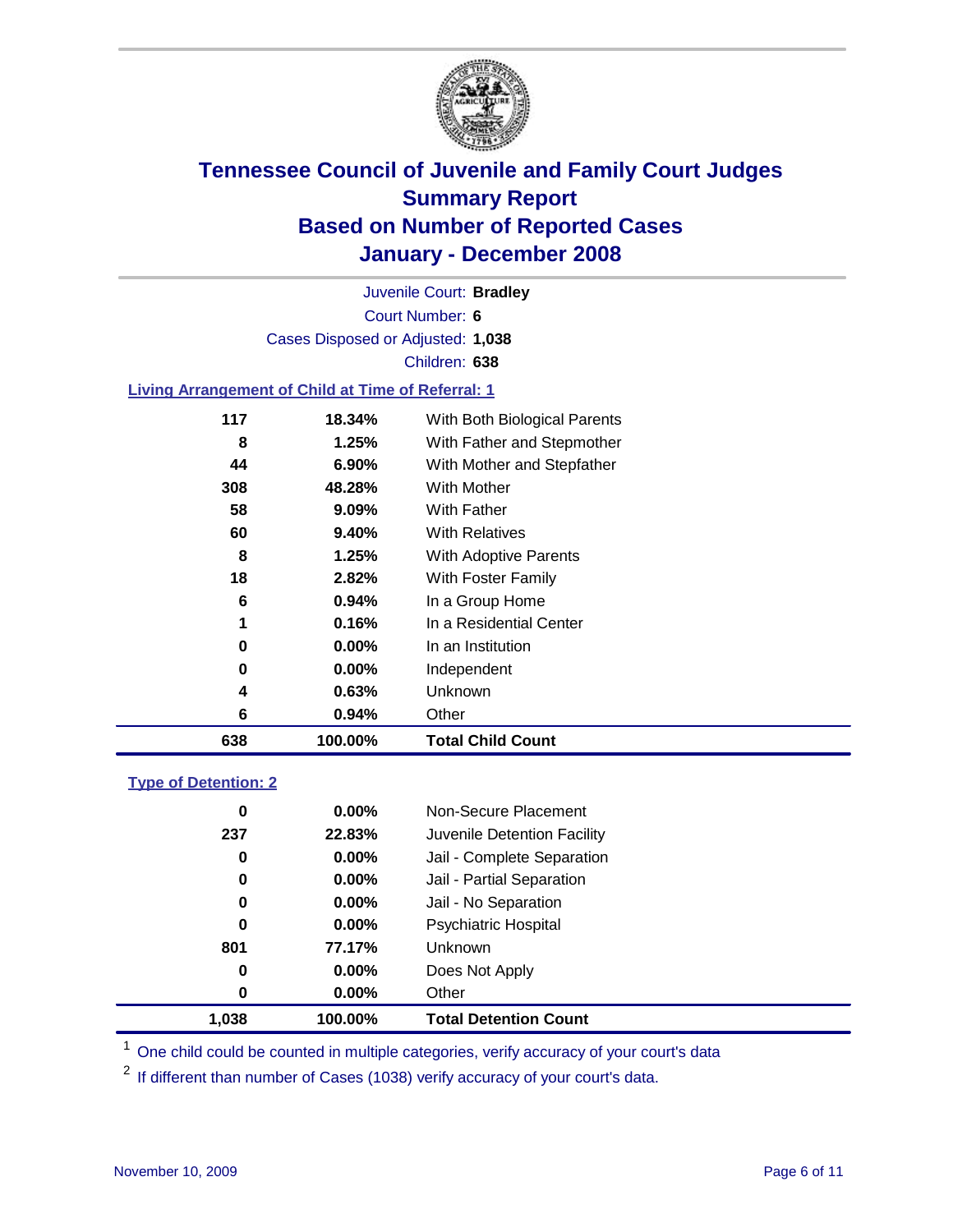

|                                                    | Juvenile Court: Bradley           |                                      |  |  |  |
|----------------------------------------------------|-----------------------------------|--------------------------------------|--|--|--|
|                                                    | Court Number: 6                   |                                      |  |  |  |
|                                                    | Cases Disposed or Adjusted: 1,038 |                                      |  |  |  |
|                                                    |                                   | Children: 638                        |  |  |  |
| <b>Placement After Secure Detention Hearing: 1</b> |                                   |                                      |  |  |  |
| 0                                                  | 0.00%                             | Returned to Prior Living Arrangement |  |  |  |
| $\bf{0}$                                           | 0.00%                             | Juvenile Detention Facility          |  |  |  |
| $\bf{0}$                                           | 0.00%                             | Jail                                 |  |  |  |
| $\bf{0}$                                           | 0.00%                             | Shelter / Group Home                 |  |  |  |
| 0                                                  | 0.00%                             | <b>Foster Family Home</b>            |  |  |  |
| $\bf{0}$                                           | 0.00%                             | Psychiatric Hospital                 |  |  |  |
| 1,038                                              | 100.00%                           | Unknown                              |  |  |  |
| 0                                                  | 0.00%                             | Does Not Apply                       |  |  |  |
| $\bf{0}$                                           | 0.00%                             | Other                                |  |  |  |
| 1,038                                              | 100.00%                           | <b>Total Placement Count</b>         |  |  |  |
|                                                    |                                   |                                      |  |  |  |
| <b>Intake Actions: 2</b>                           |                                   |                                      |  |  |  |
| 1,378                                              | 97.73%                            | <b>Petition Filed</b>                |  |  |  |
| 1                                                  | 0.07%                             | <b>Motion Filed</b>                  |  |  |  |
| 15                                                 | 1.06%                             | <b>Citation Processed</b>            |  |  |  |
| 1                                                  | 0.07%                             | Notification of Paternity Processed  |  |  |  |
| $\bf{0}$                                           | 0.00%                             | Scheduling of Judicial Review        |  |  |  |
| $\bf{0}$                                           | 0.00%                             | Scheduling of Administrative Review  |  |  |  |
| 0                                                  | 0.00%                             | Scheduling of Foster Care Review     |  |  |  |
| 0                                                  | 0.00%                             | Unknown                              |  |  |  |
| 3                                                  | 0.21%                             | Does Not Apply                       |  |  |  |
| 12                                                 | 0.85%                             | Other                                |  |  |  |
| 1,410                                              | 100.00%                           | <b>Total Intake Count</b>            |  |  |  |

<sup>1</sup> If different than number of Cases (1038) verify accuracy of your court's data.

<sup>2</sup> If different than number of Referral Reasons (1410), verify accuracy of your court's data.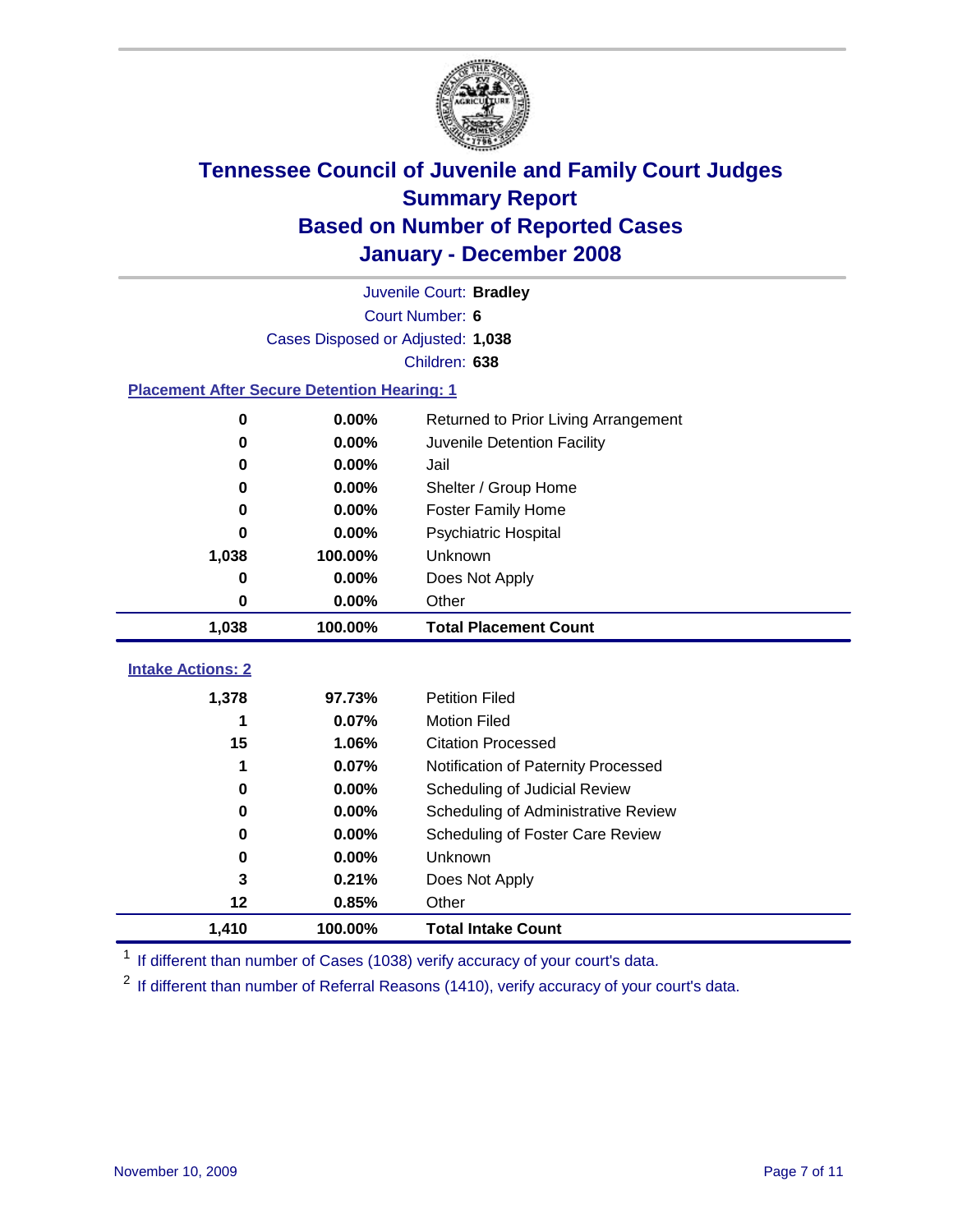

Court Number: **6** Juvenile Court: **Bradley** Cases Disposed or Adjusted: **1,038** Children: **638**

### **Last Grade Completed by Child: 1**

| 0        | 0.00%   | Too Young for School     |
|----------|---------|--------------------------|
| $\bf{0}$ | 0.00%   | Preschool                |
| 9        | 1.41%   | Kindergarten             |
| 9        | 1.41%   | 1st Grade                |
| 8        | 1.25%   | 2nd Grade                |
| 6        | 0.94%   | 3rd Grade                |
| 14       | 2.19%   | 4th Grade                |
| 9        | 1.41%   | 5th Grade                |
| 27       | 4.23%   | 6th Grade                |
| 32       | 5.02%   | 7th Grade                |
| 72       | 11.29%  | 8th Grade                |
| 150      | 23.51%  | 9th Grade                |
| 153      | 23.98%  | 10th Grade               |
| 117      | 18.34%  | 11th Grade               |
| 20       | 3.13%   | 12th Grade               |
| $\bf{0}$ | 0.00%   | Non-Graded Special Ed    |
| $\bf{0}$ | 0.00%   | <b>GED</b>               |
| 1        | 0.16%   | Graduated                |
| 0        | 0.00%   | Never Attended School    |
| 11       | 1.72%   | Unknown                  |
| $\bf{0}$ | 0.00%   | Other                    |
| 638      | 100.00% | <b>Total Child Count</b> |

### **Enrolled in Special Education: 1**

| $0.00\%$<br>Unknown<br>0 |  |
|--------------------------|--|
| 630<br>98.75%<br>No      |  |
| 1.25%<br>Yes<br>8        |  |

<sup>1</sup> One child could be counted in multiple categories, verify accuracy of your court's data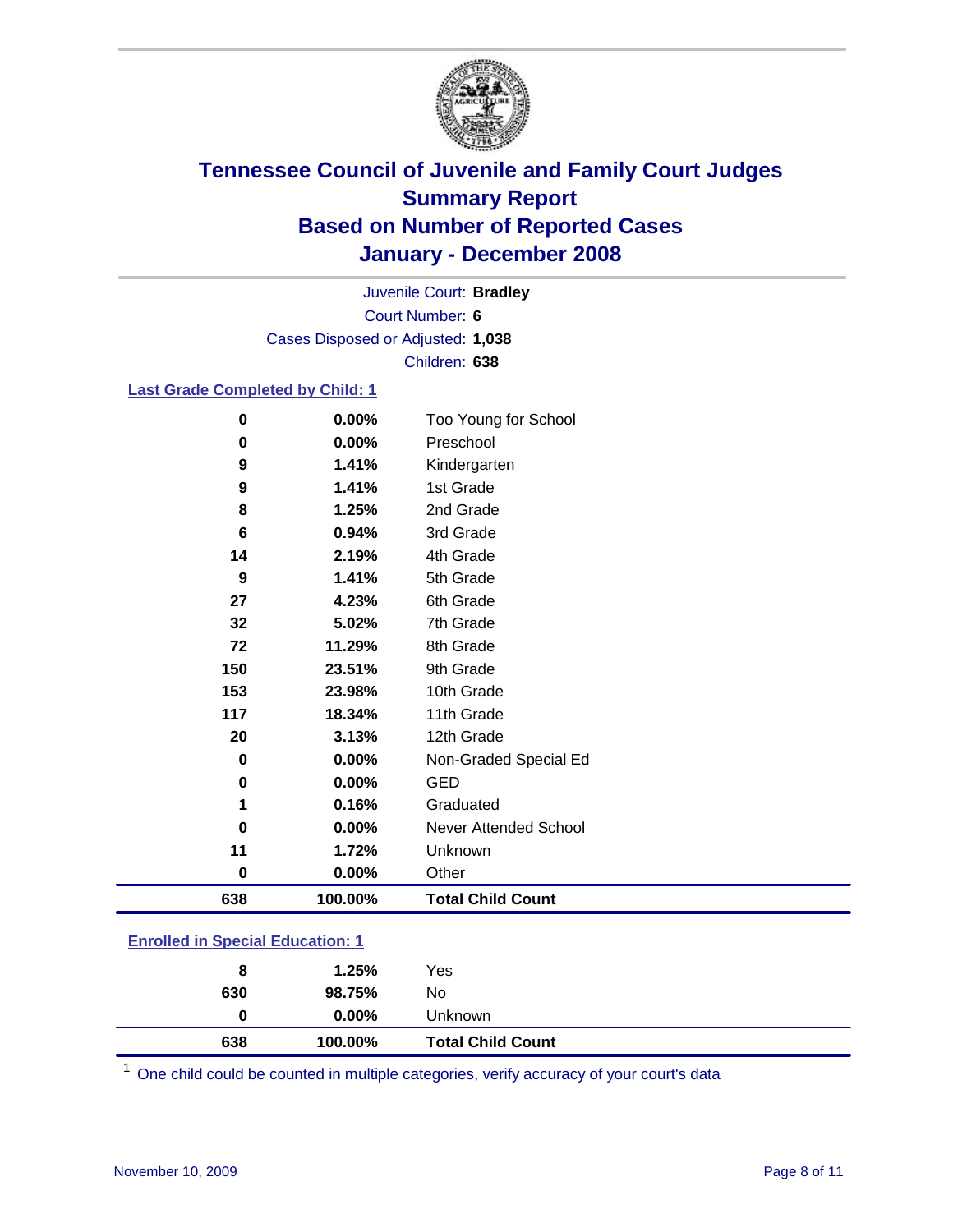

| Juvenile Court: Bradley      |                                   |                           |  |  |  |
|------------------------------|-----------------------------------|---------------------------|--|--|--|
|                              | Court Number: 6                   |                           |  |  |  |
|                              | Cases Disposed or Adjusted: 1,038 |                           |  |  |  |
|                              | Children: 638                     |                           |  |  |  |
| <b>Action Executed By: 1</b> |                                   |                           |  |  |  |
| 1,410                        | 100.00%                           | Judge                     |  |  |  |
| 0                            | $0.00\%$                          | Referee                   |  |  |  |
| 0                            | $0.00\%$                          | <b>YSO</b>                |  |  |  |
| 0                            | $0.00\%$                          | Other                     |  |  |  |
| 0                            | $0.00\%$                          | Unknown                   |  |  |  |
| 1,410                        | 100.00%                           | <b>Total Action Count</b> |  |  |  |

### **Formal / Informal Actions: 1**

| 287      | 20.35%   | Dismissed                                        |
|----------|----------|--------------------------------------------------|
| 41       | 2.91%    | Retired / Nolle Prosequi                         |
| 534      | 37.87%   | <b>Complaint Substantiated Delinquent</b>        |
| 2        | 0.14%    | <b>Complaint Substantiated Status Offender</b>   |
| 15       | 1.06%    | <b>Complaint Substantiated Dependent/Neglect</b> |
| 0        | $0.00\%$ | <b>Complaint Substantiated Abused</b>            |
| 0        | 0.00%    | <b>Complaint Substantiated Mentally III</b>      |
| 31       | 2.20%    | Informal Adjustment                              |
| 205      | 14.54%   | <b>Pretrial Diversion</b>                        |
| 0        | $0.00\%$ | <b>Transfer to Adult Court Hearing</b>           |
| 1        | 0.07%    | Charges Cleared by Transfer to Adult Court       |
| $\bf{0}$ | $0.00\%$ | Special Proceeding                               |
| 0        | $0.00\%$ | <b>Review Concluded</b>                          |
| 179      | 12.70%   | Case Held Open                                   |
| 115      | 8.16%    | Other                                            |
| 0        | 0.00%    | <b>Unknown</b>                                   |
| 1,410    | 100.00%  | <b>Total Action Count</b>                        |

<sup>1</sup> If different than number of Referral Reasons (1410), verify accuracy of your court's data.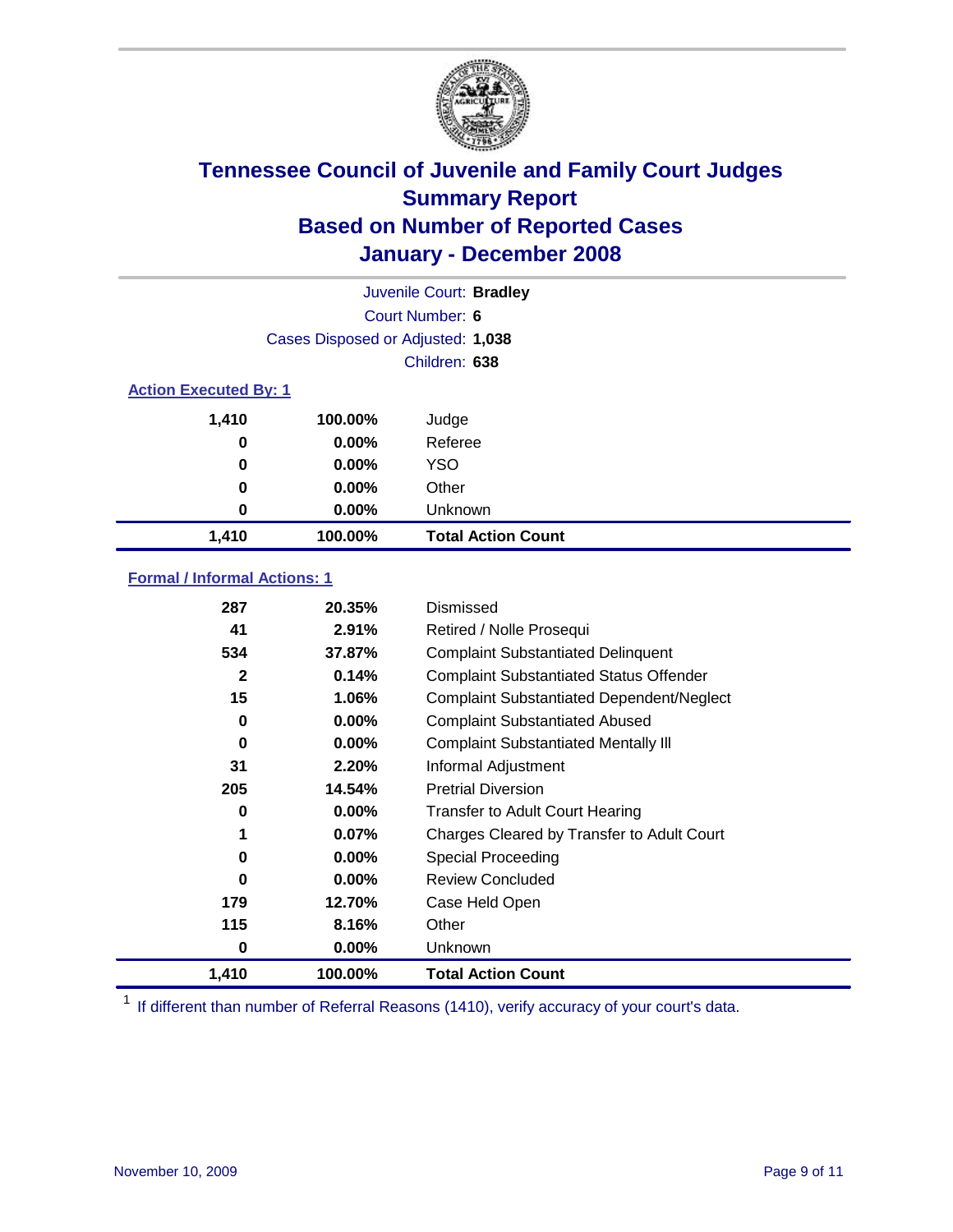

|                       |                                   | Juvenile Court: Bradley                               |
|-----------------------|-----------------------------------|-------------------------------------------------------|
|                       |                                   | Court Number: 6                                       |
|                       | Cases Disposed or Adjusted: 1,038 |                                                       |
|                       |                                   | Children: 638                                         |
| <b>Case Outcomes:</b> |                                   | There can be multiple outcomes for one child or case. |
| 287                   | 18.28%                            | <b>Case Dismissed</b>                                 |
| 31                    | 1.97%                             | Case Retired or Nolle Prosequi                        |
| 231                   | 14.71%                            | Warned / Counseled                                    |
| 88                    | 5.61%                             | <b>Held Open For Review</b>                           |
| 137                   | 8.73%                             | Supervision / Probation to Juvenile Court             |
| 0                     | 0.00%                             | <b>Probation to Parents</b>                           |
| 0                     | 0.00%                             | Referral to Another Entity for Supervision / Service  |
| 2                     | 0.13%                             | Referred for Mental Health Counseling                 |
| 71                    | 4.52%                             | Referred for Alcohol and Drug Counseling              |
| 7                     | 0.45%                             | <b>Referred to Alternative School</b>                 |
| 2                     | 0.13%                             | Referred to Private Child Agency                      |
| 2                     | 0.13%                             | Referred to Defensive Driving School                  |
| 0                     | 0.00%                             | Referred to Alcohol Safety School                     |
| 15                    | 0.96%                             | Referred to Juvenile Court Education-Based Program    |
| 4                     | 0.25%                             | Driver's License Held Informally                      |
| 0                     | 0.00%                             | <b>Voluntary Placement with DMHMR</b>                 |
| 0                     | 0.00%                             | <b>Private Mental Health Placement</b>                |
| 0                     | 0.00%                             | <b>Private MR Placement</b>                           |
| 0                     | 0.00%                             | Placement with City/County Agency/Facility            |
| 1                     | 0.06%                             | Placement with Relative / Other Individual            |
| 45                    | 2.87%                             | Fine                                                  |
| 138                   | 8.79%                             | <b>Public Service</b>                                 |
| 66                    | 4.20%                             | Restitution                                           |
| 0                     | 0.00%                             | <b>Runaway Returned</b>                               |
| 112                   | 7.13%                             | No Contact Order                                      |
| 0                     | $0.00\%$                          | Injunction Other than No Contact Order                |
| 1                     | 0.06%                             | <b>House Arrest</b>                                   |
| 66                    | 4.20%                             | <b>Court Defined Curfew</b>                           |
| 0                     | 0.00%                             | Dismissed from Informal Adjustment                    |
| 0                     | 0.00%                             | <b>Dismissed from Pretrial Diversion</b>              |
| 0                     | 0.00%                             | <b>Released from Probation</b>                        |
| 0                     | 0.00%                             | <b>Transferred to Adult Court</b>                     |
| 0                     | 0.00%                             | <b>DMHMR Involuntary Commitment</b>                   |